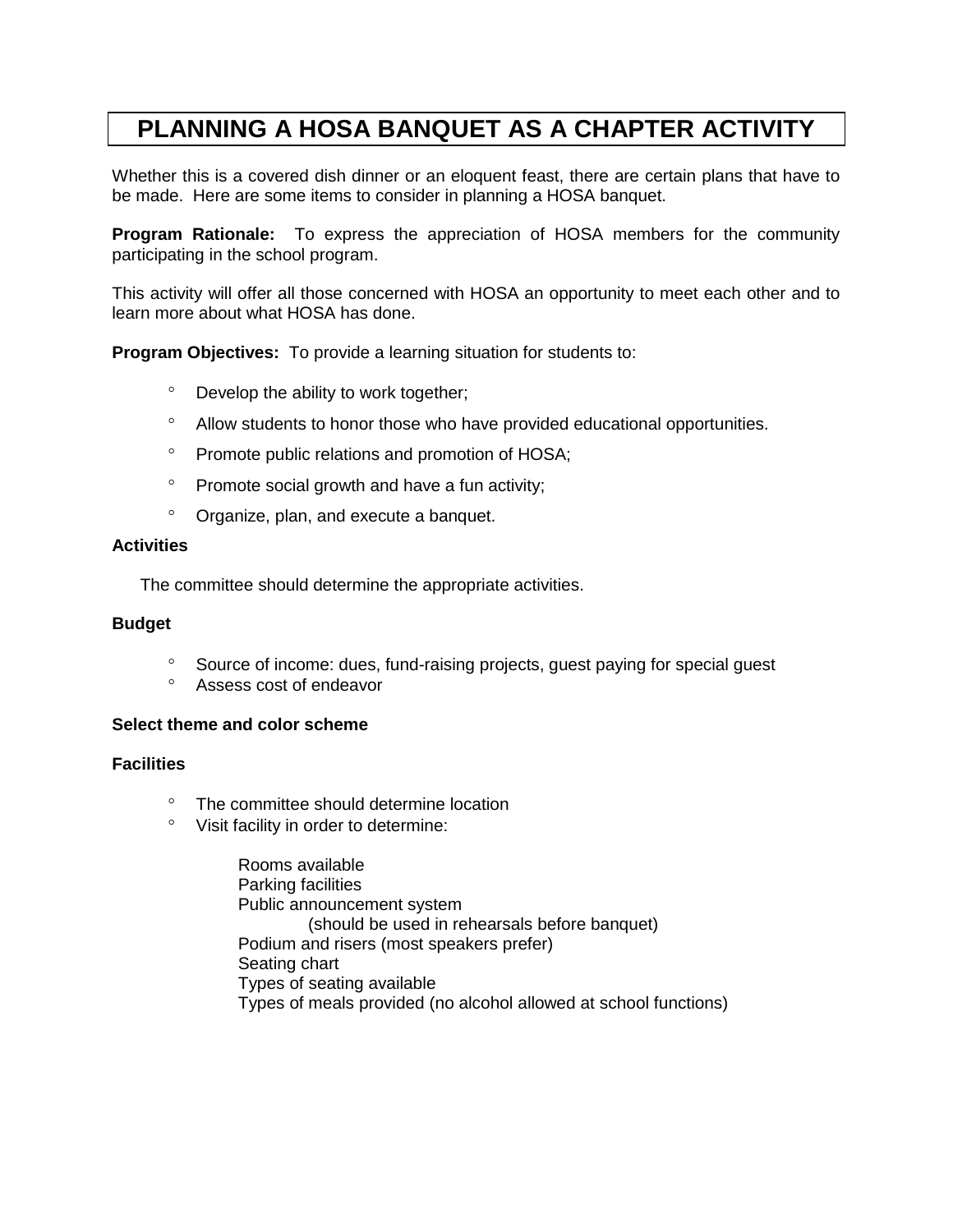# **Printing**

Programs, invitations, place cards, program covers, certificates of appreciation and merit should be completed as follows:

- Complete early to take advantage of lower costs
- <sup>o</sup> Take advantage of "professional" printing or see Graphics Arts teacher in your school<br>
<sup>o</sup> Begin approximately TWO MONTHS before banquet
- Begin approximately TWO MONTHS before banquet
- <sup>o</sup> Send out invitations ONE MONTH before banquet
- <sup>o</sup> Invitations may be delivered via student to save on postage costs and by school mail to school personnel
- May also print RSVP cards and/or must have some form of RSVP to respond ONE WEEK prior to banquet.

## **Flowers and Displays**

The committee should:

- Plan flowers, etc., in advance and include in budget
- Try to get flowers and other decorations donated or make them
- <sup>o</sup> Select materials and price to construct, if possible
- <sup>o</sup> Create display characterizing theme, if possible
- Use as many student-created displays and decorations as possible

## **Expenses for Food**

The person responsible for planning the meals should:

- Visit facility and discuss menu
- Choose a menu to stay within the budget
- <sup>o</sup> Ask students to assist with selecting the menu, meal, gratuity, and any other costs
- <sup>o</sup> Present at least three different meal quotes to membership for selection
- File record of transaction with treasurer

#### **Program**

The program should be:

- A printed program -- send to printers EARLY -- should be attractive
- Guest oriented -- student planned
- <sup>o</sup> Brief and to the point (should not exceed two hours maximum)